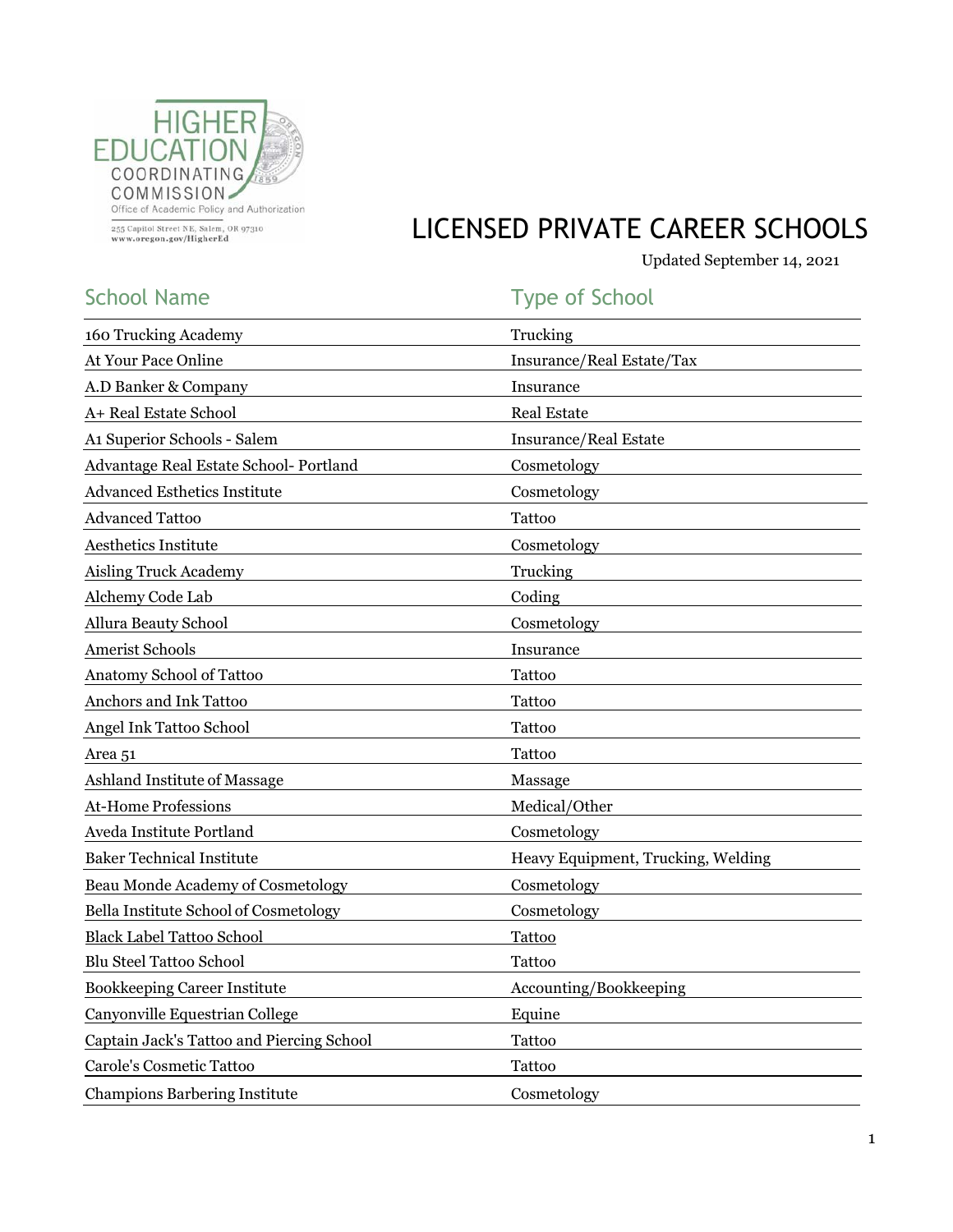| Christian Culinary Academy                      | Culinary                  |
|-------------------------------------------------|---------------------------|
| <b>Coast Trucking Academy</b>                   | Trucking                  |
| Christian Culinary Academy                      | <b>Culinary Arts</b>      |
| Cobra Kai Tattoo Dojo                           | Tattoo                    |
| <b>College of Cosmetology</b>                   | Cosmetology               |
| <b>College of Hair Design Careers</b>           | Cosmetology               |
| <b>CompTIA Tech Career Academy</b>              | <b>Tech Support</b>       |
| DF Institute                                    | Insurance                 |
| East West College of the Healing Arts           | Massage                   |
| <b>Elite Truck School</b>                       | Trucking                  |
| <b>Energetic Health Institute</b>               | <b>Holistic Nutrition</b> |
| Epicodus                                        | Code                      |
| Eugene Tattoo & Body Piercing Company           | Tattoo                    |
| <b>ExamFX</b>                                   | Insurance                 |
| Floral Design Institute                         | <b>Floral Design</b>      |
| Garden of Ink Tattoo School                     | Tattoo                    |
| Gorge Academy of Cosmetology                    | Cosmetology               |
| <b>Graveyard Tattoos</b>                        | Tattoo                    |
| H&R Block (All Schools)                         | Tax                       |
| Heart & Hand Montessori Teacher Education       | <b>Teacher Education</b>  |
| Heritage School of Interior Design              | <b>Interior Design</b>    |
| Hot Rod Betties Tattoo School                   | Tattoo                    |
| IBS School of Cosmetology and Massage           | Cosmetology               |
| <b>IITR Truck School</b>                        | Trucking                  |
| Imani Institute of Cosmetology                  | Cosmetology               |
| <b>Ink for Yourself Tattoo School</b>           | Tattoo                    |
| <b>Ink Theory Tattoo</b>                        | Tattoo                    |
| <b>Insurance Training Associates</b>            | Insurance                 |
| International Air & Hospitality Academy         | Other                     |
| Johnny Matthew's Hairdressing Training School   | Cosmetology               |
| Liberty Tax School (All Schools)                | Tax                       |
| Lifetime School of Tattooing                    | Tattoo                    |
| Limitless Tattoo School                         | Tattoo                    |
| Monolith Tattoo Academy                         | Tattoo                    |
| Montessori Northwest                            | <b>Teacher Education</b>  |
| Montessori of Alameda Teacher Education Program | <b>Teacher Education</b>  |
| Nai Beauty Studio and Academy                   | Tattoo                    |
| Natl Assn for Fitness Trainers Certification    | <b>Personal Training</b>  |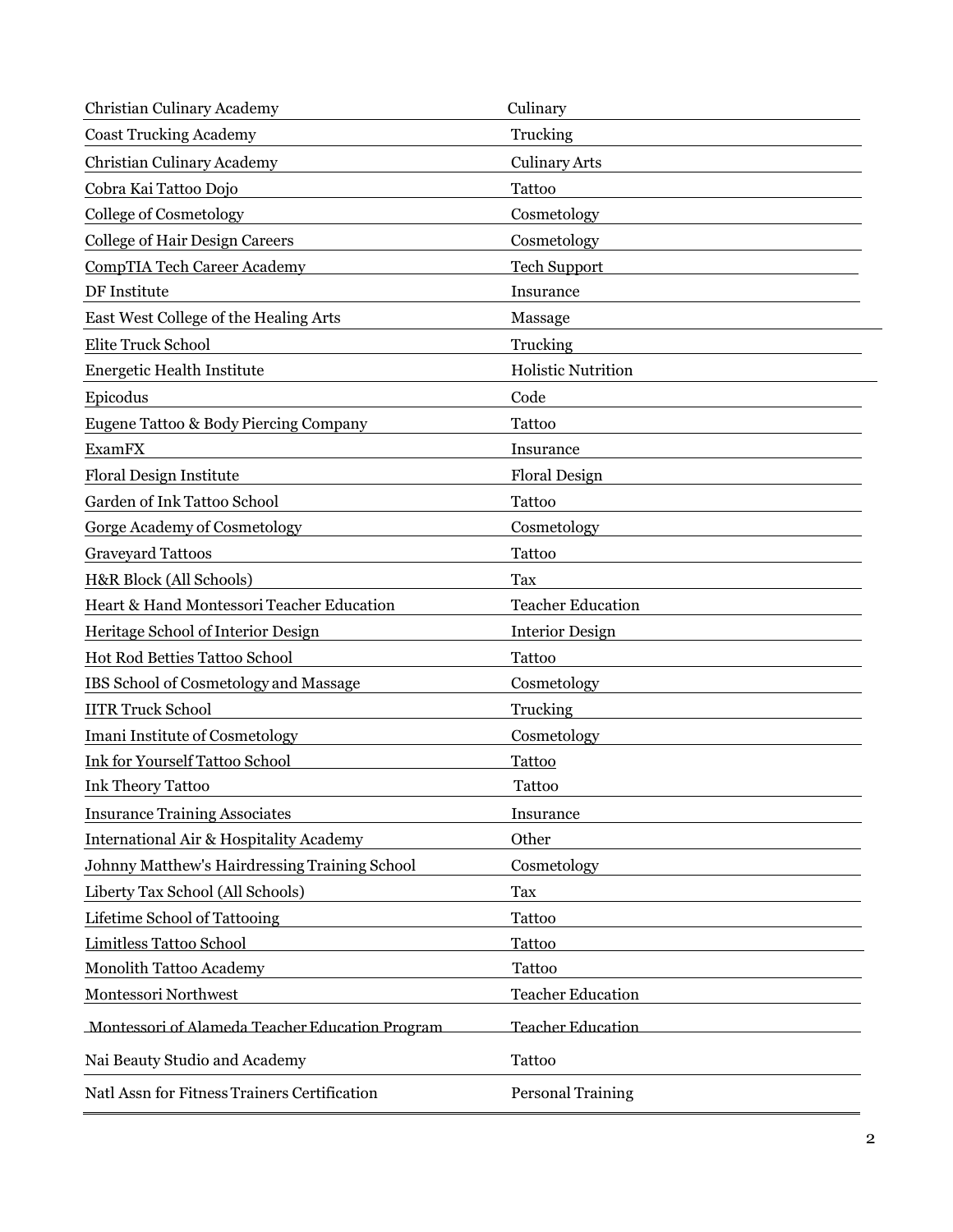| Necropolis Tattoo                                | Tattoo                      |
|--------------------------------------------------|-----------------------------|
| Norman F Webb RE Broker Courses                  | <b>Real Estate</b>          |
| Northwest College School of Beauty (All Schools) | Cosmetology                 |
| Northwest Institute of Body Art                  | Tattoo                      |
| Northwest School of Animal Massage               | Animal Massage              |
| Northwest Trucking Academy                       | Trucking                    |
| <b>OCL Financial Services</b>                    | Insurance                   |
| <b>OnCourse Learning Real Estate</b>             | <b>Real Estate</b>          |
| onlineEd.com                                     | Insurance                   |
| <b>Oregon Dermal Academy</b>                     | Cosmetology/Tattoo          |
| Oregon Farrier School                            | Farrier                     |
| <b>Oregon Medical Training</b>                   | Medical                     |
| Oregon School of Massage                         | Massage                     |
| Oregon Youth Authority Barbering Program         | Cosmetology                 |
| Pacific Healthcare Training                      | Medical                     |
| Pacific Northwest Tax School                     | Tax                         |
| Pacific NW Professional Driving                  | Trucking                    |
| Pacific Academy of Cosmetic Tattoo               | Tattoo                      |
| PDX Code Guild                                   | Code                        |
| Pensole                                          | <b>Apparel Design</b>       |
| Phagans Beauty College (All Schools)             | Cosmetology                 |
| <b>Phlebotomy Training Specialists</b>           | Phlebotomy                  |
| <b>Platinum Professional Services</b>            | Tax                         |
| <b>POCA Technical Institute</b>                  | Acupuncture                 |
| Point of View Tattoo School                      | Tattoo                      |
| Portland Actors Conservatory                     | Acting                      |
| <b>Portland Beauty School</b>                    | Cosmetology                 |
| Portland Fashion Institute                       | Fashion                     |
| Portland Jewelry Academy                         | Jewelry Manufacturing       |
| Practical Dental Assisting of Oregon             | <b>Dental Assisting</b>     |
| Premiere Aesthetics Institute                    | Cosmetology                 |
| Primerica Life Insurance Co. (All Schools)       | Insurance                   |
| R&S Welding Mentors, LLC                         | Welding                     |
| Randy Potter School of Piano Technology          | Piano Repair                |
| Rapid Eye Institute                              | <b>Rapid Eye Technology</b> |
| Ravish Ink                                       | Tattoo                      |
| Realestateschool.org                             | Real Estate                 |
| Rogue Valley Phlebotomy School                   | Phlebotomy                  |
| Recording Radio Film Connection Inc.             | Other                       |